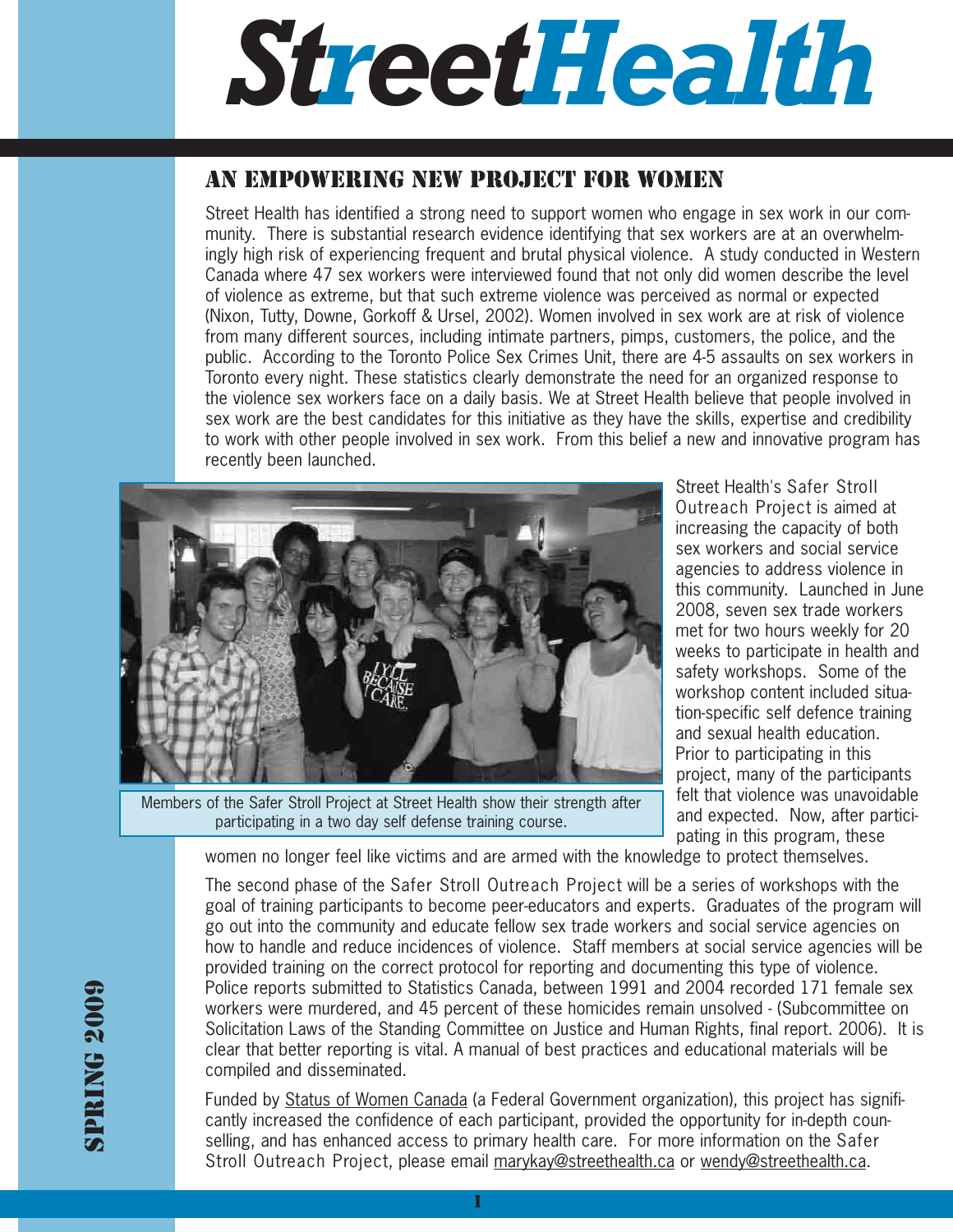THANK YOU to everyone who cares deeply about the issues facing homeless people. We cannot continue providing our crucial services without you. A special thank you to our major donors of 2008-2009!

#### Foundations:

The Ben & Hilda Katz Foundation The McLean Foundation BMO Employee Charitable Foundation The Paloma Foundatioin Catherine & Maxwell Meighen Foundation The Rainbow Foundation EJLB Foundation The RBC Foundation The Green Shield Canada Foundation Tzu Chi Foundation The Harold E. Ballard Foundation Walter & Duncan Gordon The Jackman Foundation **Foundation Foundation** 

#### Churches:

Church of St. Andrew-by-the-lake Timothy Eaton Memorial Church Wexford Heights United Church

#### Corporations:

Alterna Savings Canadian Imperial Bank of Commerce (CIBC) Crestview Investments Four Seasons Hotels Limited Industrial Alliance TD Canada Trust The Wynford Group

#### Other Donors:

Greater Toronto Apartment Association (GTAA) The Merchandise Building Original Lofts Registered Nurses Association of Ontario Rotary Club of Toronto Forest Hill South Riverdale Community Health Centre

#### Major Gifts - Individuals

Ms. Doris Adler **Mary Louis Adler** Ms. Mary Lou Maltby Mr. Paul Bennett Campbell Mrs. Joanne McKenna Ms. Cindy Blakely **Miss Annual Miss.** Nancy Moore Ms. Jacqueline Brooks Ms. Marion Parson Ms. Margaret Campbell **Mus. And American** Robin Pitcher Ms. Sharon Cole **Ms. Dinner Ms. Olga Rachinski** Ms. Regina Corrigan and Mr. Willa Reid Mr. Harry Coughey **Mr. Harry Coughey** Ms. Elizabeth Crawford **Miss Miss Miss Miss Miss Muss** Miss Paula Rochman Mr. Ralph Cunningham Mr. Geoffrey Rytell Ms. Jane Glassco Mr. Peter Gruber and The Lyn Mathleen Schneider Mr. William Herridge **Michael Mr. Mary Seaman Volk** Ms. Kimberly Seaman Volk Ms. Margaret Hogarth Mr. Johnathan Shime Ms. Doris Adler Mr. Paul Bennett Ms. Cindy Blakely Ms. Jacqueline Brooks Ms. Sharon Cole Mr. Harry Coughey Mr. Peter Gruber Mr. William Herridge Mr. Ted Hyland Mrs. Doris Jenner Ms. Elizabeth Julian Mr. James Macmillan Mr. Robert Maklan

#### In-Kind Donors

Thank you to everyone who donates their time, products, or services to Street Health.

Alterna Savings The Bargains Groups Beaver Valley Outreach Mr. David Callighan Ms. Jaquie Dover Mr. Don Dudar Jewell Catering

Loblaws Companies Limited Pizza Nova Pizza Pizza **Starbucks** Tim Hortons The Toronto Blue Jays Baseball Club Two/Ten Foundation of Canada

Robin Pitcher Ms. Willa Reid

Ms. Paula Rochman Mr. Geoffrey Rytell Jules Samson

Mr. Johnathan Shime Mr. Michael Silk Mr. William Somerville Ms. Mary Waddell Ms. Jeannie Westell

… and many other generous individuals and companies!

## 23 YEARS AND STILL MAKING A DIFFERENCEM

On February 12th, 2009 staff and clients marked Street Health's 23rd year of providing care and services to the homeless and under-housed community of Toronto. Each year, the Street Health team throws a party for our homeless and under-housed clients. A full course meal, dancing, music, and an opportunity for people to socialize in a warm and inviting environment were provided. Each person who attended the event received a cozy Street Health sweatshirt.

The celebration was held at the Toronto Friendship Centre, across the street from our Street Health office. Jewell Catering Company continued their generous tradition of donating and serving a hot delicious meal to over 200 partygoers. A special thank you to Michael Jewell and his amazing team for their kindness and generosity and to the volunteers at the Toronto Friendship Centre, who made our party a huge success. Happy 23rd Birthday Street Health!



Party goers enjoying a hot delicious meal donated by Jewell Catering on a cold day at Street Health's 23rd Birthday celebration.

## HOLIDAY AUCTION A HUGE SUCCESS!

Loft dwellers give back to people living on the street. Each year the Merchandise Building Original Lofts, located at 155 Dalhousie Street in Toronto, host a holiday party and silent auction benefiting Street Health. This year's celebration did not disappoint. With over 300 participants, a full buffet by Amazing Food Caterers, and live jazz music courtesy of the band Fusion, this party was a huge success. Auction items were donated by building residents and contractors working in the building. Over 95 items ranging from artwork and cameras to jewellery raised close to \$3500.00 for Street Health. Thank you so much to the Merchandise Building for your kindness and generosity.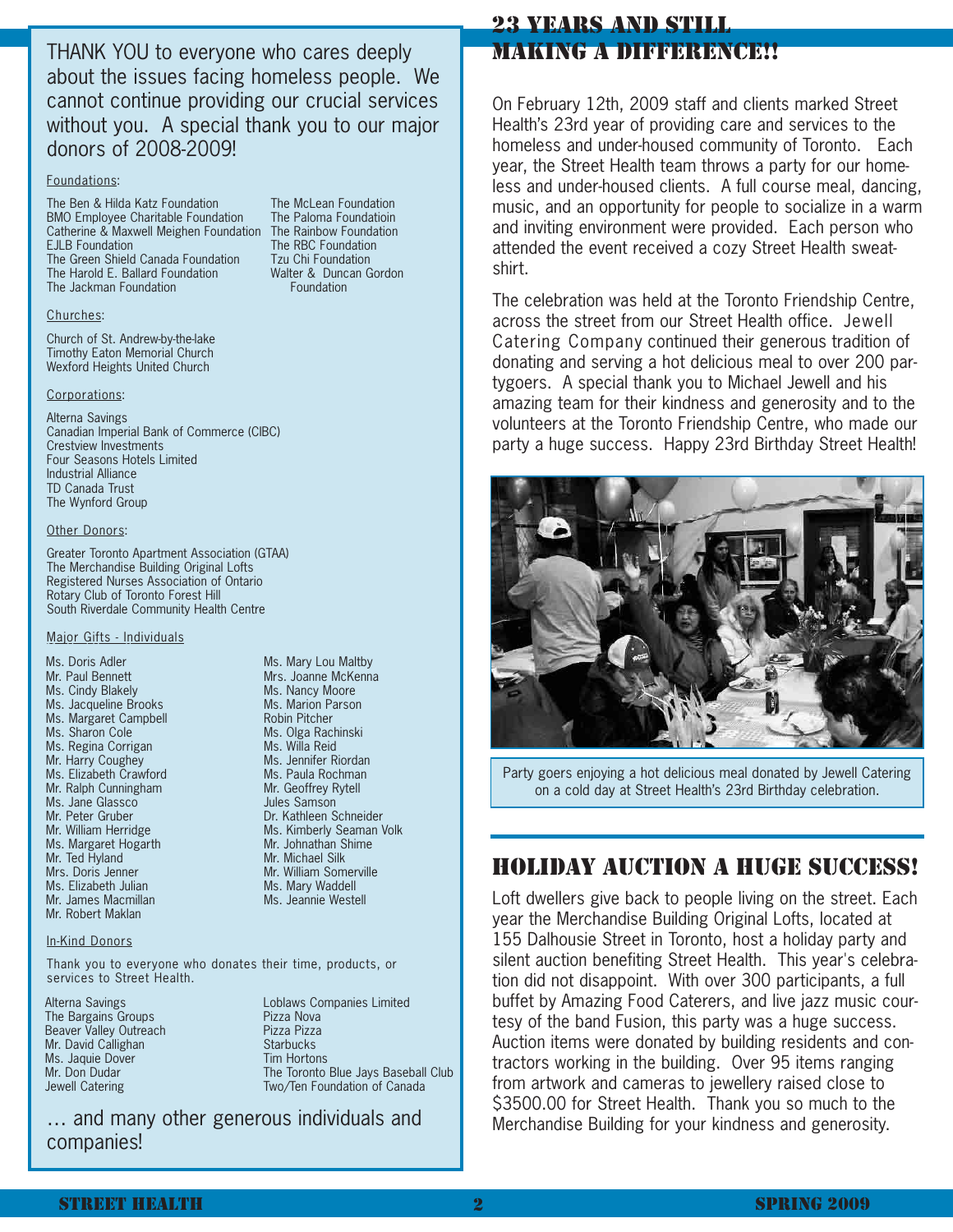# DOWNTOWN EAST END RECLAIM THE STREETS RALLY AND MARCH TO STOP VIOLENCE AGAINST WOMEN

On August 2, 2008, Carolyn Connolly was found murdered in an alley off Seaton Street, in the downtown east area of Toronto. Over the years, many other women in our community have been victims of murder, rape and assault.

Women who are homeless or under-housed face far more violence than the general population. Risk factors that contribute to incidences of violence include a shortage of shelters and safe affordable housing, inadequate income support, and not enough support services for women.

In an effort to call for an end to violence against women in our community, Street Health joined forces with our sisters in the community to for the first Downtown East End Reclaim the Streets Rally and March.

The rally, held on the evening of October 24, 2008 at the Regent Park Community Health Centre, was kicked off with a hot meal before we took to the streets. Over 100 people,

led by women, marched through the darkened neighbourhood. Armed with sidewalk chalk, an important and powerful message was communicated on building walls and streets: violence against women must be stopped. We will not be silent while women are attacked and murdered. We will continue to demand the support we need in order to be safe in our neighbourhood. Participants left that evening with a renewed sense of hope and empowerment. The event was a huge success.

Thank you to our co-sponsors: Street Health, Regent Park Community Health Centre, Bad Date Coalition, Manitou Kwe Singers, Central Neighbourhood House, CUPE 4308, 416 Community Support for Women, Voices of Positive Women, PASAN, TRCCMWAR, Sherbourne Health Centre, South Riverdale Community Health Centre, and Nellie's Women's Shelter.

# THE 2009 HOMELESSNESS CONFERENCE

Street Health was out in full force at this year's national homelessness conference which took place February 18th -20th, 2009 at the University of Calgary. The conference entitled: Growing Home: Housing and Homelessness in Canada brought together over 600 individuals from across the country. Participants included policy analysts, advocates, practitioners, people who have experienced homelessness, scholars and other concerned citizens, each sharing information and promoting meaningful discussions on the issues facing our homeless population.

Five Street Health staff members gave innovative presentations in their areas of expertise. As well, our own Health Promoter, Beric German participated on a National Panel in a discussion on Eliminating Poverty and Providing Appropriate Housing from a national perspective. German says looming job losses in a country without adequate employment insurance, welfare or national housing strategy is potentially dangerous. "The recession is going to change all of our lives in some fashion, and for people with a lower income or who become unemployed, this can mean homelessness", says Beric.

The conference marked an important step in the ongoing battle to eradicate homelessness. For more information on the conference please visit www.nhc.ca.

# WHAT DO PEOPLE SAY ABOUT VOLUNTEERING AT STREET HEALTH?

"Volunteering is a thrill. I get to connect and have a laugh once a week."

"Wendy has been really good to me, I get good support from all the Staff."

"Russ is my inspiration. He shows us what a peer can accomplish looking!"

"I always get to meet interesting people here, it keeps me in touch with society; it helps to keep me well."

> "It's the most social thing I do all week!"

"I've been coming here for over 6 years."